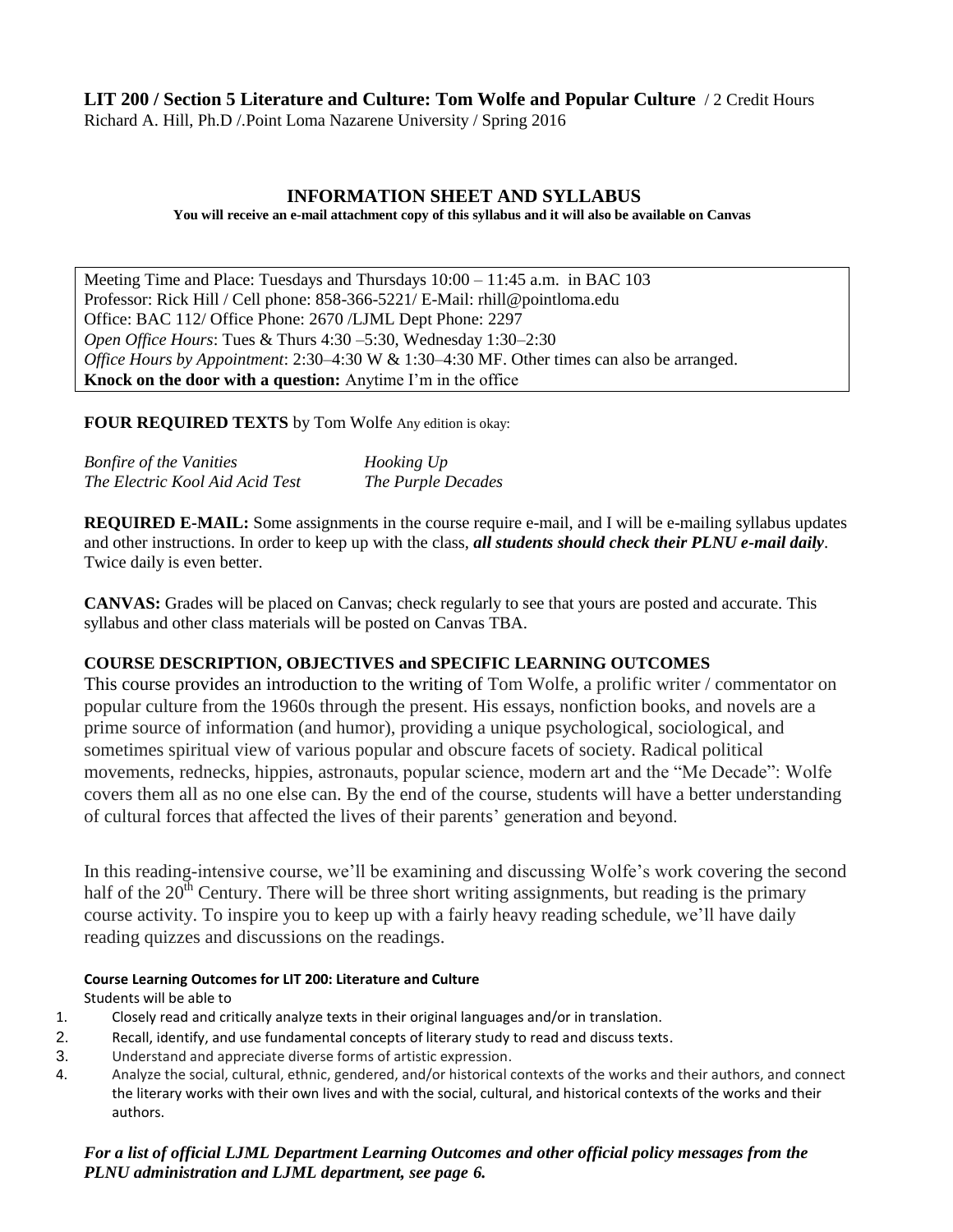# **CLASS INFO AND POLICIES**

# **1. ATTENDANCE POLICY**

## *This is an emphasis-on-participation course that requires daily attendance. The following attendance policy is designed to help you get the most out of the course.*

**1.1 Extra Credit for perfect attendance:** Students who miss no classes or portions of classes for ANY reason will have 10 extra credit points added to their final scores

**1.2 Excused absences:** The only "excused" absences are those authorized by the Provost for official school activities (usually sports, debate, music, etc.) Your coach or professor will notify the Provost if you are involved in an excusable activity.

**1.3 No penalty absences:** Students are allowed up to two "unexcused" absences for illness, personal business, oversleeping, or whatever, without grade penalty and without having to explain the absence. However, quizzes missed cannot be made up.

**1.4 Excessive absences:** Students who miss more than two classes will have 100 points deducted for each missed class thereafter. Students who miss two classes before midterm  $(4<sup>th</sup>$  week) will be de-enrolled from the course.

**1.5 Late arrivals and half absences:** Students who arrive late will miss all or part of the daily quiz and have their late arrival count as a "tardy" if it is less than 10 minutes. Late arrivals longer than 10 minutes will count as halfabsences. Beginning with the third late arrival, each "tardy" will be counted as a half-absence for grading purposes. Early departures of 10 minutes or less will also count as tardies; and departures more than 10 minutes before the end of class will count as half-absences. **Please notify me immediately if you have a schedule conflict that will or may cause you to be late more than twice in the semester.**

**1.6 Exceptions to the above:** If you have a serious accident or illness that requires hospitalization, we will make special arrangements, provided you notify me as soon as possible.

## **2. CLASS ACTIVITIES AND ASSIGNMENTS**

*In Class:* We will begin each day with a reading quiz, followed by a discussion of the assigned readings and/or directed writings. Other activities include panel discussions, videos, and recordings pertaining to Wolfe and his work, plus background talks by the professor and presentations by students.

**2.1 Reading**: Again, Reading is the primary activity of the course and students are expected to keep up with the reading schedule. **To do so, students should plan for at least 3 hours per day, five days per week, for reading and course-related writing outside of class.**

**IMPORTANT READING NOTE:** Some of us have may have already read some of the assigned material, but all class members, including the professor, are expected to read all the assigned works **again,** following the class reading schedule.

# **2.2 Quizzes**

Daily reading is essential to good discussions. Quizzes will consist of objective content questions on the current assignment. If you conscientiously read the assignment recently, taking notes and looking up things you don't understand, then you should do well on the quiz. Missed or low-score quizzes can't be made up, but in recognition that everyone has a few less-than-perfect days in a semester, **the lowest two quiz scores (including zeros) will be dropped when the final grades are configured.** 

# **2.3 Final exam**

The final will be a take-home writing (2-4 double-spaced pages in MLA format) from a prompt. It must be turned in on time to avoid losing all 300 points. You'll have a week to complete the writing, and by the last day of class (March 1), you will submit it three ways: a paper copy, an email attachment, and a LiveText upload. An automatic extension is granted until Thursday, March 3 if you need it, but exams (including email attachment and LiveText Upload components) cannot be accepted for grading after March 3 except in the case of Provost mandate or hospitalization.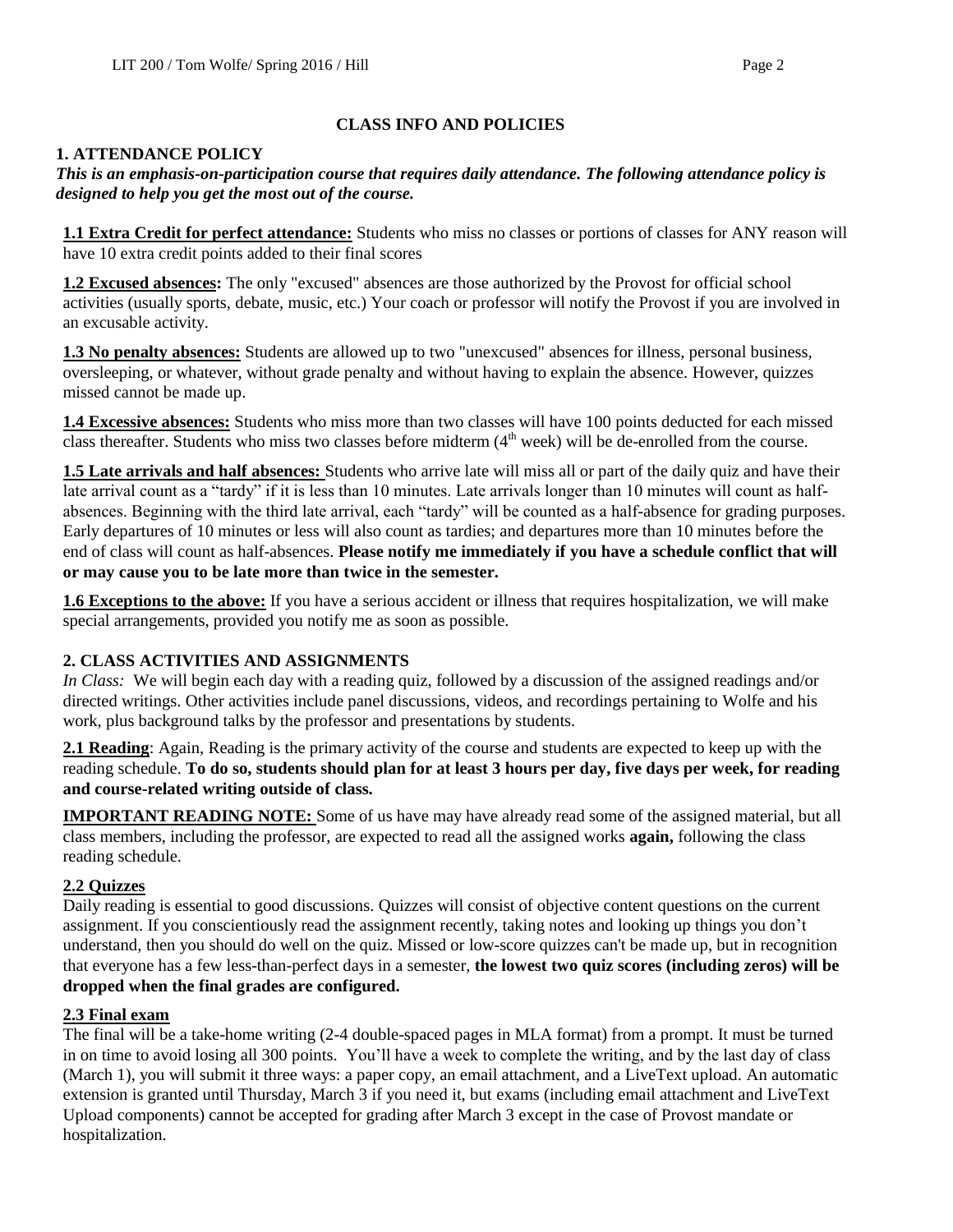#### **2.4 Short Writings**

In addition to occasional in-class writing assignments, each student will write, outside of class, two one-page, single spaced reading sheets, scheduled by group. See below for a model of the kind of writing we're looking for. Paper copies are due at the beginning of class on the date due. If you are running late or unable to come to class, email the assignment as a file attachment or have someone bring the paper copy by 10am. **Late writings will be discounted 20 points per calendar day, including weekends. No late writings will be accepted after 5 days. To avoid losing points, be sure to proofread and spell check your assignments and use the proper format.**

*Your questions/comment sheet should follow this scope /content and format model: about one page, regular margins, 12 pt. type, single-space, extra space between paragraphs. No objective questions that you can look up (Where was Wolfe born?) Subjective questions should include probable/possible answers (see below for example). Don't summarize anything or give general info about Wolfe—get right to your ideas on the writings. Be sure to include the date and your group number.* 

==================================================================================

#### **SAMPLE WRITING SHEET (this one is shorter than what you should turn in)**

Chris Loma # 01010101 GROUP #3 LIT 490 / Tom Wolfe / Dr. Hill February 31, 2016 Reading Assignment: *A Man in Full*, CH 1-7 and *Back to Blood* CH 14-20.

#### **OUESTIONS**

- 1. In Wolfe's *A Man in Full*, do the names Croaker and Peepgas have any literary significance? They don't seem like typical names, so I'm wondering why Wolfe chose them. I'm guessing that they have some literary antecedents, like Dickens characters "Mr. McChokemchild," etc.—or maybe Wolfe just made them up of sounds-like-the character's personality. "Croaker" is slang for "killer" or "doctor"; Charlie Croaker could be said to kill his business, or kill his own chances for success. Peepgas is a little whiny guy, peeping like a baby chick but not saying anything but "gas."
- 2. I've read it twice, but I'm still not sure what happened in *Back to Blood* when the two girlfriends named Camellia traded places. It seemed like they traded personalities, but not completely, since the one from the projects had the same memories as the one from the upper end of town. I think Wolfe may be trying to say that everyone has the same status worries, no matter what their level in society.

### COMMENT

Conrad doesn't come in till quite a ways into *Man in Full*. but there are hints that he is, as Ransom is in C.S. Lewis's *Out of the Silent Planet* and *Perelandra*, the main heroic figure. He is always trying to live by his beliefs. He eventually helps almost everyone, even though he shows poor hero traits: selfish, usually not very brave, and pretty dorky in general, like when his car is towed and he ends up in jail. This part also shows that he is a romantic (in the literary sense) rather than a pragmatic character.

#### COMMENT

This book about every kind of immoral person actually turns out to be pretty moral and full of stealth values. The bad guys seem to win big, but they are stuck in their own hell, while Charlie and Conrad, through Conrad's spiritual past, get to escape the material boxes that society has put them in.

\*\*The above are examples of the way questions and comments can be presented in the reading sheets. For full credit, fill up your sheet with more questions and fuller comments—-but avoid padding with long introductions and summary of the work discussed. Also, while it is okay to focus on a particular essay of the readings, be sure to demonstrate in some of your questions and comments that you did ALL the assigned readings.\*\*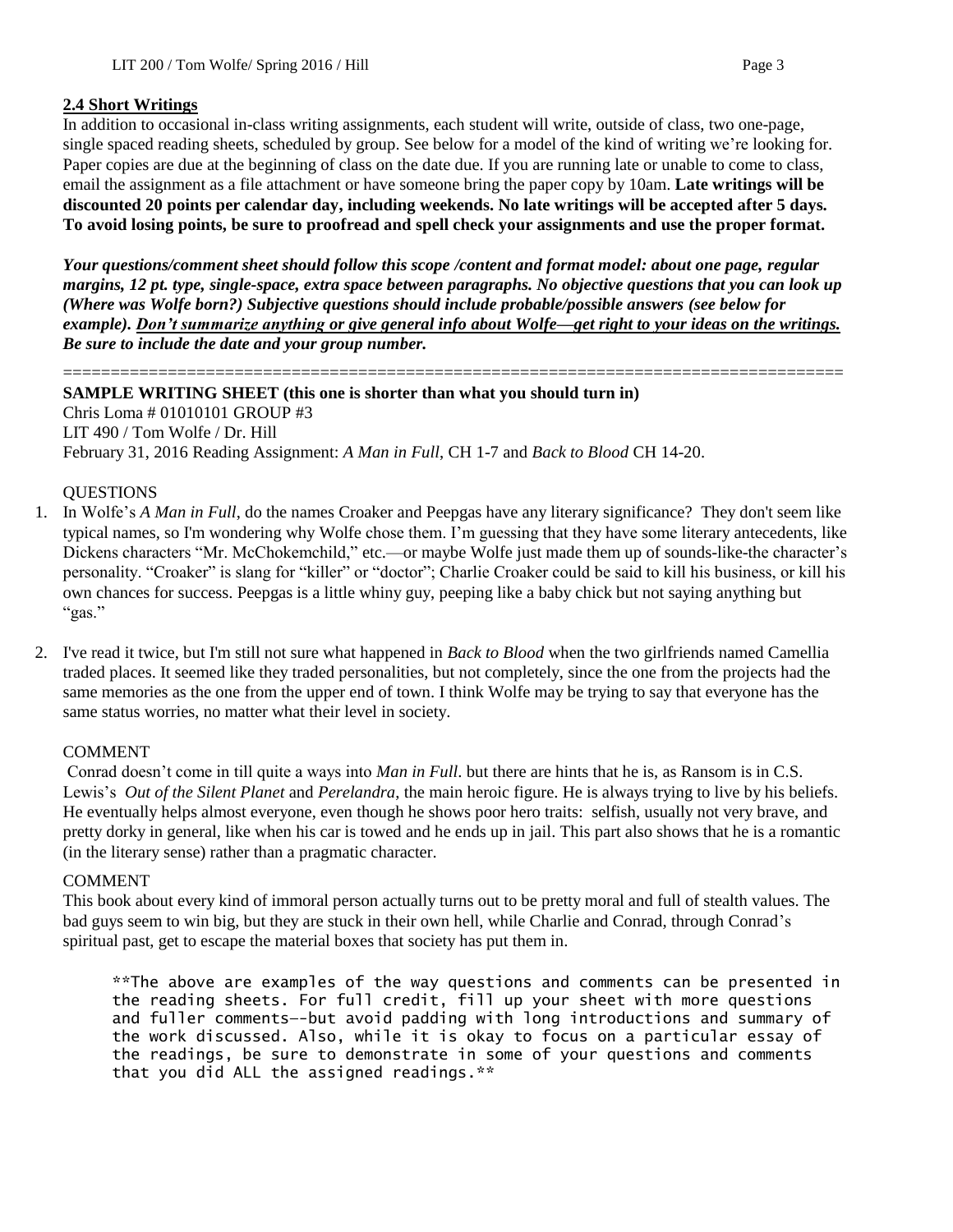**3. EVALUATION** Grades are calculated from writings, reading quizzes, midterm, and final project. Perfect attendance and participation will add points; missing more than two classes will deduct points.

#### 3.1 **Grades will be figured on the following percentages**:

| Short Writings $(2 \otimes 200 \text{ points each})$  | 40% | $92 - 100\% = A$    | $70 - 75.9\% = C$   |
|-------------------------------------------------------|-----|---------------------|---------------------|
| Reading Ouizzes & misc. $(12 \& 25 \text{ pts each})$ | 30% | $90 - 91.9\% = A$   | $68.5 - 69.9\% = C$ |
| (There will be 14 quizzes; 12 will be counted)        |     | $87 - 89.9\% = B +$ | $65 - 68.4\% = D+$  |
| Final Exam Essay $\sim$ 300 points                    | 30% | $81 - 86.9\% = B$   | $60 - 64.9\% = D$   |
|                                                       |     | $79 - 80.9\% = B$   | $58 - 59.9\% = D$   |
|                                                       |     | $76 - 78.9\% = C +$ |                     |

**3.2 Class Participation and Extra Credit** Although we will have lectures, the class is not intended to be primarily a lecture course, but rather an open and energetic discussion of Wolfe and his writing. To encourage participation, students may earn up to 20 points (at 1-2 points per item) extra credit for sharing an insight or asking a question in class, leading a discussion group, being the secretary/spokesman for a discussion group, and other miscellaneous activities as designated by the professor. In order to earn these points, students must document their participation. **Typed** participation logs will be collected on the 2nd,  $4^{\text{th}}$ ,  $6^{\text{th}}$  and  $8^{\text{th}}$  week of class; participation points will be given for the previous weeks covered by the log. For formatting, follow the sample:

#### SAMPLE PARTICIPATION LOG

| Chris Loma # 01010101 GROUP 3<br>LIT 200 / Tom Wolfe/ Dr. Hill<br>$LOG 1, Weeks 1-2$ |                                                                                                                                                                                |                                                       |
|--------------------------------------------------------------------------------------|--------------------------------------------------------------------------------------------------------------------------------------------------------------------------------|-------------------------------------------------------|
| Date                                                                                 | What I Said/Did                                                                                                                                                                | Points                                                |
| 1/12                                                                                 | Read my comment on Dickensian<br>Overtones in Wolfe's early education.                                                                                                         | (Leave this column)<br>blank; professor will fill in) |
| 1/14                                                                                 | Asked my writing question about the nature of<br>space in "Last American Hero"                                                                                                 |                                                       |
| 1/21                                                                                 | Was secretary/spokesperson for my group                                                                                                                                        |                                                       |
| 1/21                                                                                 | Disagreed with professor's view of status tags<br>in Electric Kool Aid: I said Wolfe couldn't have been<br>any kind of Determinist because he wrote for <i>Rolling Stone</i> . |                                                       |
| 1/26                                                                                 | Brought in a video clip of a PBS news story on a new Wolfe<br>documentary.                                                                                                     |                                                       |
| 1/28                                                                                 | Read in class the "Human Comedy Thought for Today" from Wolfe's website                                                                                                        |                                                       |

### **4. PLAGIARISM**

PLNU has adopted a zero tolerance policy toward all forms of cheating. Copying or *any* talking during quizzes is considered cheating.

### **4.1 Here is the policy for the LJML department and this class:**

-All writings must be written with no outside help. Website reading commentary, Sparknotes, etc. should not be part of your writing preparation. You should look at legitimate outside sources ONLY for your final exam. - On the final exam, copying words, phrases, and ideas from books or journals and failing to note quotes or attribute the material is plagiarism. Downloading material from the Internet without attribution, including sentences, phrases, and ideas, also constitutes plagiarism. *For instance, if you find the unique short phrase "Scintillating prose presented with rare verve in Wolfe's inimitable style" in a book, article, or blog and use it without quotation marks and attribution, you have committed plagiarism.*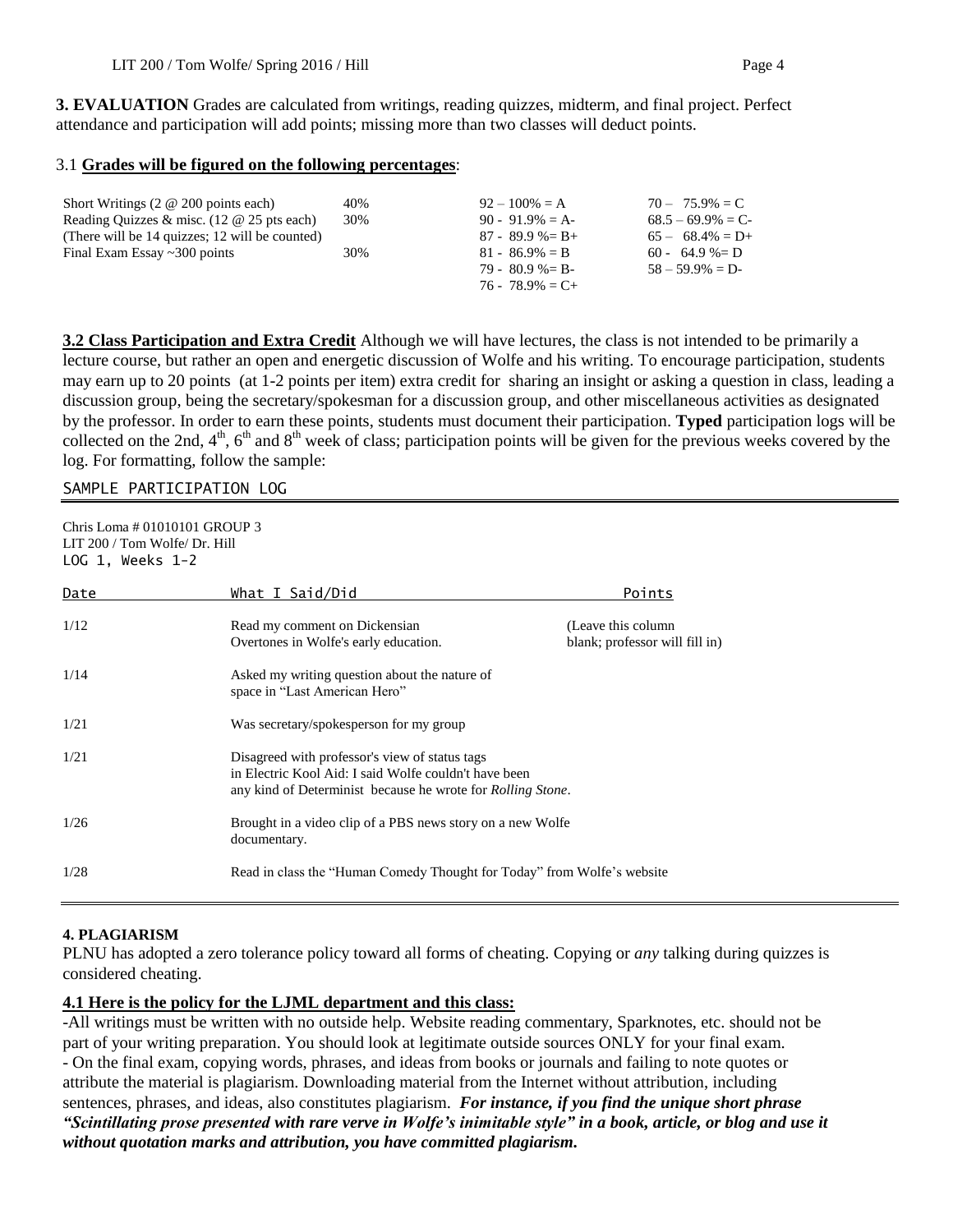## **4. PLAGIARISM (continued)**

**4. 2"I really didn't mean to plagiarize" is the typical excuse for plagiarism, but ANY plagiarism or copying from reference sources or other students will result in an F for the course. The plagiarist/cheater will also be referred to the academic dean for possible suspension or expulsion from PLNU.**

## **5. MISCELLANEOUS**

## **5.1 Neatfreak Alert: Occasionally a grade doesn't get posted correctly, so don't throw anything away- save all of your quizzes and graded writings until you get your final course grade on your portal.**

**5.2 Class discussion policy:** This class is hereby declared an open forum. By open forum: everyone is entitled to his or her opinion on anything we discuss and everything we write. I have opinions on Wolfe and other matters that may come up in discussions, and you are welcome to disagree with them—lively discussion is what college is all about.

**5.3 Class deportment policy:** How you dress is your business, and you certainly don't have to check your personality at the door. However, adult deportment is the standard in this class. Please refrain from all of the following disruptive and/or distracting actions during official class time:

1. Texting or leaving on the ringer on your cell phone. Turn it to off or vibrate. NEVER TEXT IN CLASS. If you need to make or take an emergency call or text during class time, go outside the classroom to do it.

2. Reading outside material (including school publications). Save for after class.

3. Doing work from other classes or engaging in any personal writing. See above.

4. Doing ANY non-class activities on your computer or phone. Laptops and tablets may not be used during class time unless medically needed—see me first. Take notes on paper and type them up later—this is a good study method. Violators will be asked to leave and counted absent for the day.

5. Holding private conversations while the professor is talking, or while another student is making a comment, or while another student is asking a question during class discussion.

6. Showing up late and/or without books or other required materials.

7. Doing anything else that is obviously disruptive or distracting.

*Temporary departures:* If you have to leave class temporarily to take an important call, use the restroom, etc., you don't need to ask permission. But do let me know before class begins if you need to leave early and won't be back.

*Health Issues:* If you have a chronic, acute, or temporary health issue that requires you to sit in a particular area or stand for part of class, wear sunglasses in class, take prescribed medicine, leave class often, etc., I'll work with you if you let me know your situation in advance.

**5.4 AND FINALLY:** My role in this course is to help you sort out the material we'll be covering, so please don't be too shy to ask questions BEFORE a situation becomes critical—I much prefer answering questions to having confused students and resulting lower grades. Also feel free to disagree with me on any aspect of the readings your opinion is as good as mine, and I appreciate reasoned discussions that use logic and evidence—that's what college is all about. Your suggestions, compliments, and criticism of the class and the assignments are welcome. Make a habit of dropping by my office every once in a while even if you're not having problems. One-on-one discussions usually lead to better understanding of the work and better grades.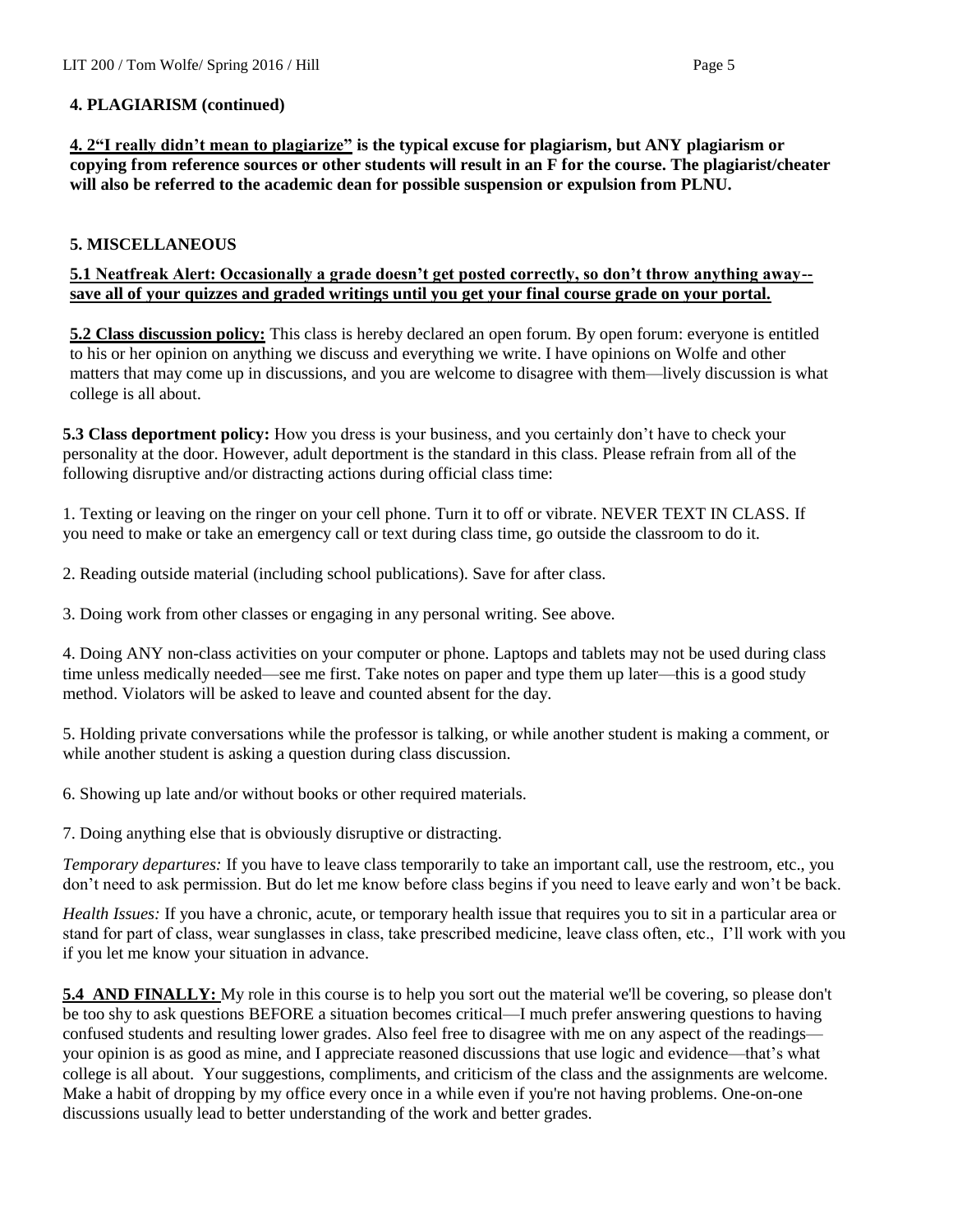## **Federally required statement regarding academic accommodations:**

*"While all students are expected to meet the minimum standards for completion of this course as established by the instructor, students with disabilities may require academic accommodations. At Point Loma Nazarene University, these students are requested to file documentation during the first two weeks of the semester with the Academic Support Center (ASC), located in the Bond Academic Center. This policy assists the University in its commitment to full compliance with Section 504 of the Rehabilitation Act and the Americans with Disabilities Act. Section 504 (a) prohibits discrimination against students with special needs and guarantees all qualified students equal access to and benefits of PLNU programs and activities. Once the student files documentation, the ASC will contact the student's instructors and provide written recommendations for reasonable and appropriate accommodations to meet the individual learning needs of the student."*

## A NOTE ON PUBLIC DISCOURSE INCLUDED IN ALL DEPARTMENT SYLLABI

*"Much of the work we will do in this class is cooperative, by nature of the class discussions and general feedback given to written work and/projects; thus you should think of all your writing and speaking for and in class as public, not private, discourse. By continuing in this class, you acknowledge that your work will be viewed by others in the class."*

## **Official LJML Literature Program Learning Outcomes**

1. Demonstrate a continuing practice of reading that makes connections between the literature/language studied and our contemporary world. Identify and articulate the relationships among literary-historical periods, dates, styles, and authors.

- 2. Demonstrate knowledge of major literary-theoretical perspectives and terminology.
- 3. Articulate the difference between a traditional linguistics and a modern linguistics notion of language.
- 4. Employ strong rhetorical, literary, and analytical skills in their writing.
- 5. Identify and evaluate effective use of higher and lower order thinking and writing skills.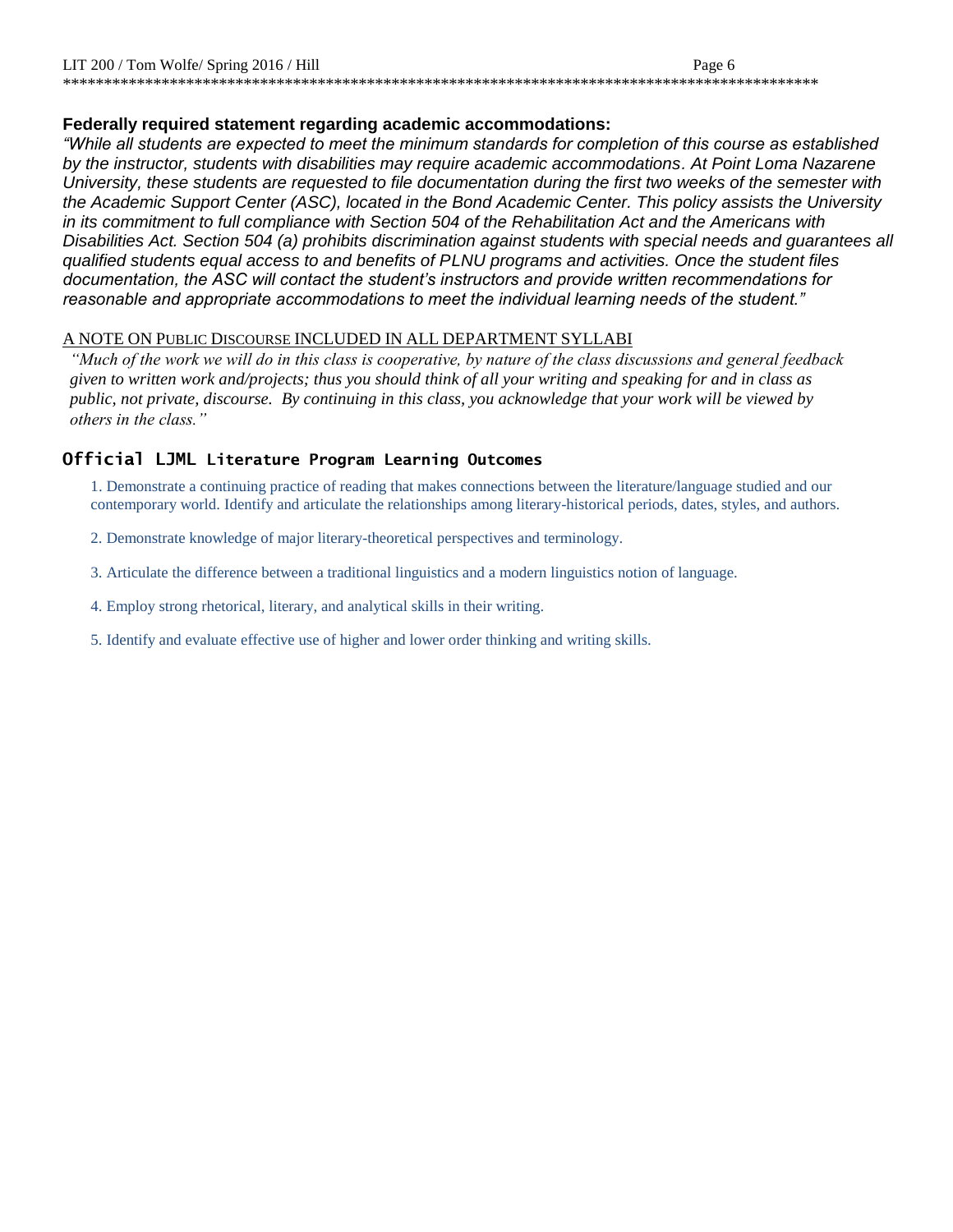### **CALENDAR**

# **Items may be added and the schedule may change; stay current by checking your e-mail.**

| <b>DATES</b>      | READING QUIZ ON                                                                                                                                                                                                | <b>Writing Group</b>                     | Notes & Probable                                                                                             |
|-------------------|----------------------------------------------------------------------------------------------------------------------------------------------------------------------------------------------------------------|------------------------------------------|--------------------------------------------------------------------------------------------------------------|
|                   |                                                                                                                                                                                                                | Due                                      | <b>Activities</b>                                                                                            |
| Week 1<br>TH 1/14 | Intro to The Purple Decades<br>"The Pump House Gang"                                                                                                                                                           | ALL: Turn<br>in Syllabus<br>Quiz         | Welcome! Intro to Wolfe and "The New<br>Journalism"<br>Why is Popular Culture so popular in<br>Academia?     |
| Week 2<br>TU 1/19 | "The Last American Hero" (Purple Decades)<br>"The Truest Sport" (Purple Decades)<br>"The Angels" excerpt from The Right Stuff<br>(Purple Decades)<br>"Yeager" excerpt from The Right Stuff<br>(Purple Decades) | <b>GROUP 1</b>                           | Discussion: What approach does Wolfe use<br>with "politically incorrect" subjects?                           |
| Week 2<br>TH 1/21 | The Electric Kool Aid Acid Test<br>CH 1-8                                                                                                                                                                      | <b>GROUP 2</b>                           | Discussion: What approach does Wolfe use<br>with "counterculture" subjects?                                  |
| Week 3<br>TU 1/26 | The Electric Kool Aid Acid Test<br>CH 9-23                                                                                                                                                                     | <b>GROUP 3</b>                           | Prankster film and ephemera                                                                                  |
| Week 3<br>TH 1/28 | The Electric Kool Aid Acid Test<br>CH 24-End                                                                                                                                                                   | <b>GROUP 4</b>                           | Discussion: What's the takeaway from this<br>account? Who are the heroes? Who are the<br>winners and losers? |
| Week 4<br>TU 2/2  | "Bob and Spike" (Purple Decades)<br>"The Apache Dance"(Purple Decades)<br>"The Invisible Artist" (Hooking Up)<br>"The White Gods" (Purple Decades)                                                             | <b>GROUP 5</b>                           | Discussion: Modern Art and how we got it $+$<br>Art and politics                                             |
| Week 4<br>TH 2/4  | "Mau Mauing the Flack Catchers" (Purple Decades)<br>"The Me Decade" (Purple Decades)                                                                                                                           | <b>GROUP 6</b>                           | Discussion: Style, politics, and Maslow's<br>hierarchy                                                       |
| Week 5<br>TU 2/9  | "The Great Relearning" (Hooking Up)<br><b>Bonfire of the Vanities:</b><br>Prologue - CH 9                                                                                                                      | <b>GROUP 7</b><br>$\&$<br><b>GROUP 1</b> | Show and Tell: All about the 80's                                                                            |
| Week 5<br>TH 2/11 | <b>Bonfire of the Vanities:</b><br>CH 10-13                                                                                                                                                                    | <b>GROUP 2</b>                           | Discussion: Modern Journalism and New<br>Journalism                                                          |
| Week 6 TU<br>2/16 | <b>Bonfire of the Vanities:</b><br>CH 14-23                                                                                                                                                                    | <b>GROUP 3</b>                           | Film. Discussion: Books vs. Film: what gets<br>lost in translation?                                          |
| Week 6 TH<br>2/18 | Bonfire of the Vanities: CH 24-Epilogue                                                                                                                                                                        | GROUP 4                                  | Discussion: The human tragi-comedy, Wolfe<br>style                                                           |
| Week 7<br>TU 2/23 | "Hooking Up" (Hooking Up)<br>"Digibabble, Fairy Dust, and the Human Anthill"<br>(Hooking Up)<br>"In the Land of the Rococo Marxists"                                                                           | GROUP 5                                  | Discussion: Envisioning the $21st$ Century                                                                   |
| Week 7<br>TH 2/25 | "Two Young Men Who Went West" (Hooking Up)<br>"The Intelligent Co-eds guide to America"<br>(Purple Decades)                                                                                                    | GROUP 6                                  | Discussion: Building the "Computer Age."                                                                     |
| Week 8<br>TU 3/1  | "Sorry Your Soul Just Died" (Hooking Up)<br>"My Three Stooges" (Hooking Up)                                                                                                                                    | <b>GROUP 7</b>                           | Class Wrap. Turn in Final Exam today-or<br>no later than 5 p.m. on Thursday, 3/3.                            |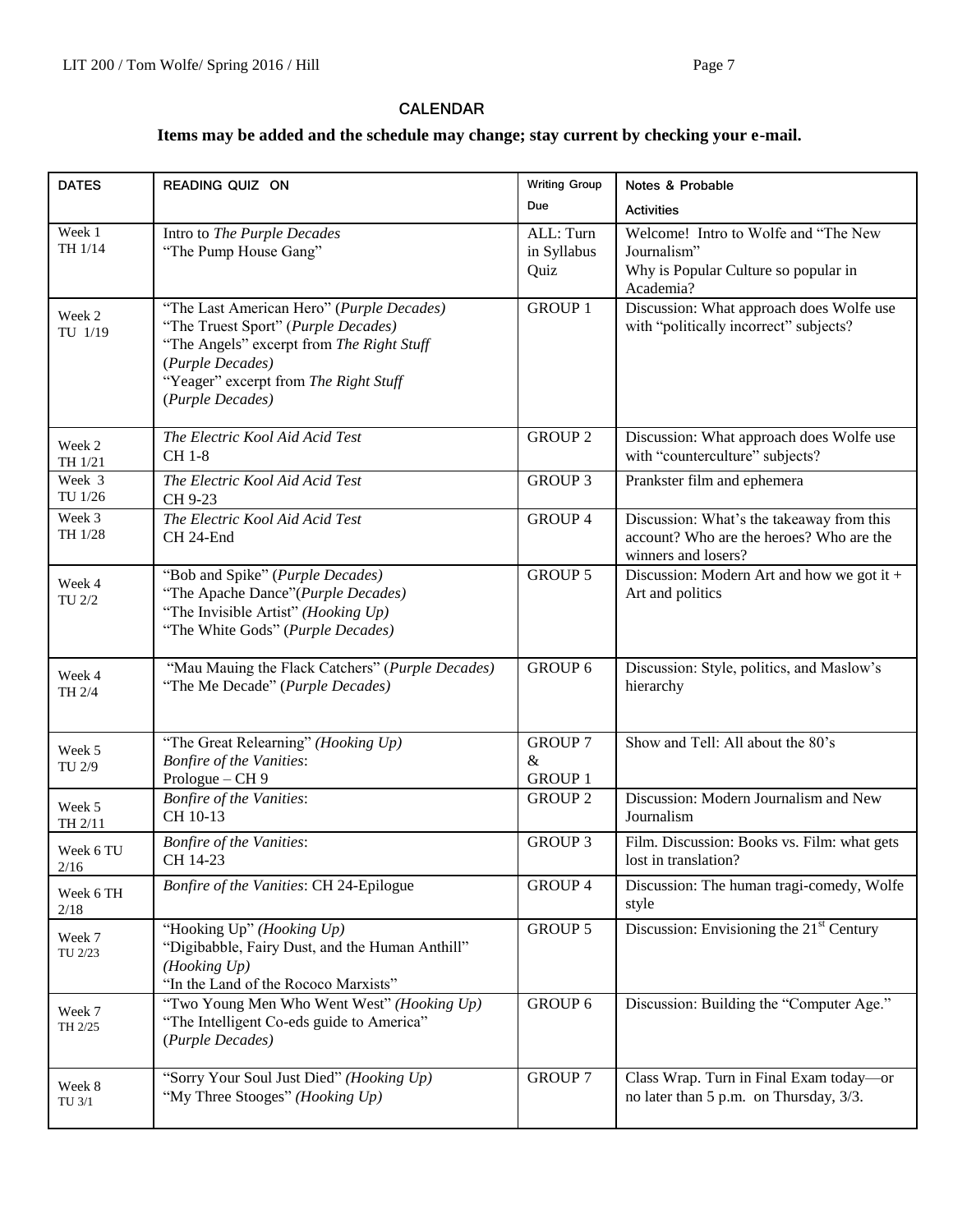LIT  $200$  / Tom Wolfe/ Spring  $2016$  / Hill *CLASS LIST AND GROUP NUMBER. The number after your name on the adjacent list will tell you what discussion group you're in and when you're scheduled for a reading sheet. You'll find the reading sheet dates on page 7 in the column labeled "Writing Group Due." Fill in the blanks below so you'll have your due dates handy for your calendar and the syllabus quiz .*

*NOTE: you may switch groups with another class member—but you must request the switch in advance, by telling me and sending an email.*

*MY GROUP NUMBER IS \_\_\_\_\_\_\_\_\_*

*MY FIRST WRITING ASSIGNMENT IS DUE \_\_\_\_\_\_\_\_\_*

*MY SECOND WRITING ASSIGNMENT IS DUE \_\_\_\_\_\_\_\_*

NAME GROUP Alston, Grant 1 Batten, Caleb 1 Buchanan, Cassidy 1 Budroe, Brielle 4 Camarillo, Ashley 5 Connell, Sea n 1 Cordero, Cameron 1 Crabb, Brendan 1 De La Rosa, Mercedes 6 Di Dio, Ombretta 1 Eggert, Brittany 2 Espindola Jasleen 2 Fabrizio, Tyler 2 Faria, Madison 2 Fisher, Christin 2 Francis, Jaclyn 2 Fratzke, Paige 2 Fuller, Daniel 3 Goeglein, Kristina 3 Golden, Michael 3 Goveia, Abigail 3 Henry, Kendall 3 Hill, Jordan 3 Hovis, Jay 3 Hussey, Jenna 4 Johnson, Elijah 4 Kaneakua, Tiana 4 Kreisel, Jessica 4 Larson, Sean 4 Mooring, Rebekah 4 Pace, Raquel 5 Parker, Jacqueline 5 Peveler, Timothy 7 Rickards, Sarah 5 Rutherford, Kerri 5 Sanchez, Sarah 5 Shultz, Trae 6 Siddens, Chris 6 Swafford, Corynne 7 Swanson, Kirsten 6 Thomas, Brittany 6 Torzeski, Jordi 6 Van Guilder, Brita 6 Van Kirk, Callie 7 Virtue, Cierra 7 Wall, Brent 7 Whitsitt, Riley 7 Wilson, Natalie 7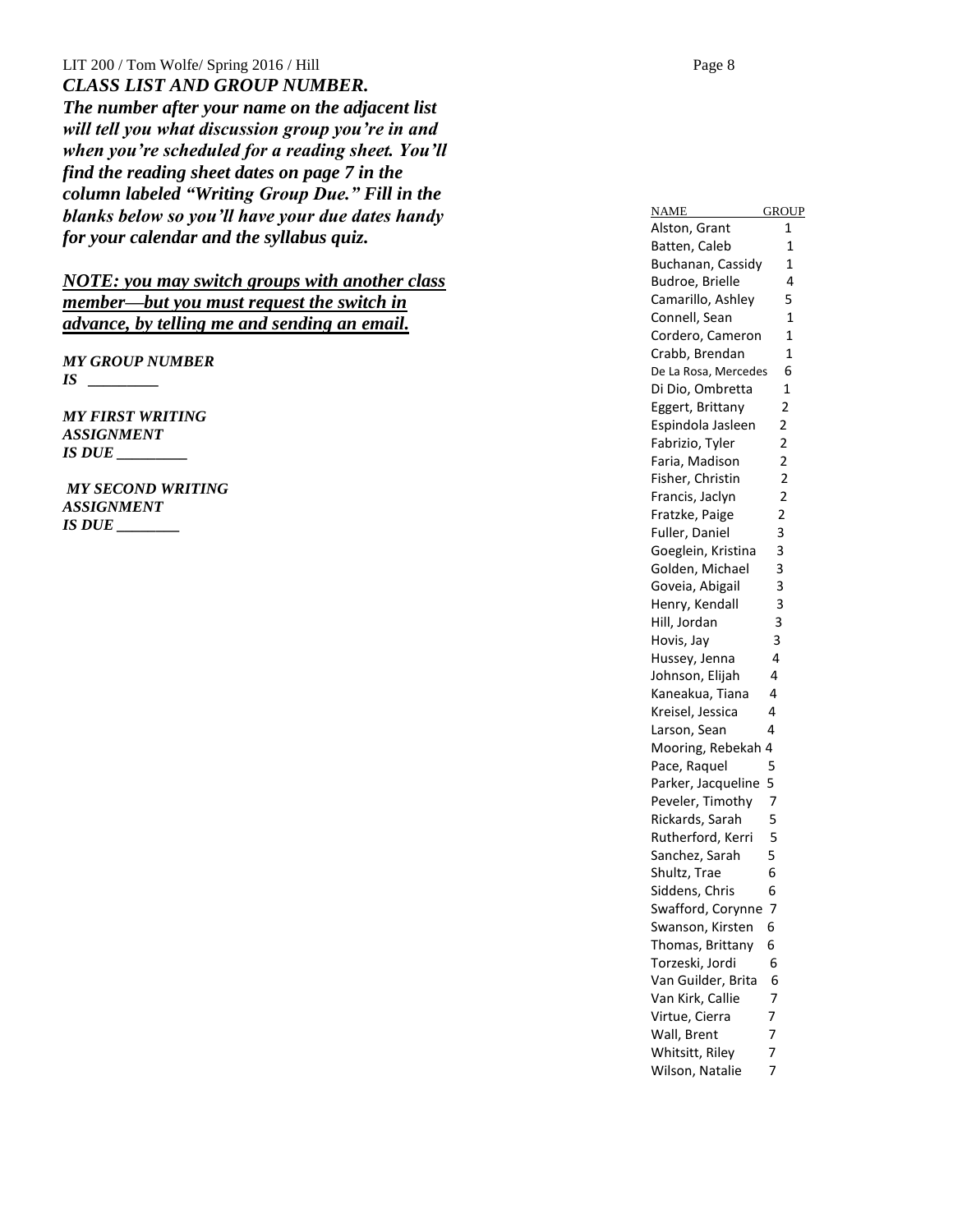## $NAME$

### SYLLABUS QUIZ

Instructions: Briefly answer all questions AND note the section number of the syllabus where you found the answer (3.2, 4.1, etc.) OR the page and paragraph if there isn't a section number for where you found the answer. TYPE YOUR ANSWERS, THEN PRINT OUT THE PAGES and bring them to the first class.

0. I read the above instructions, especially the underlined part, and will thereby not lose lots of points on this quiz for not following all instructions.

1. Is it okay to call the professor's cell phone? If you can't get hold of the professor anywhere, what should you do?

- 2. Which edition of the assigned Tom Wolfe books should you use?
- 3. How often should you check your email for updates on this class?

4. If you score on all work is 845/1000 at the end and you do not exceed the two-absence limit, what will your final grade be?

5. If you score on all work is 845/1000 at the end and you miss three classes, what will your final grade be? What will your final grade be if you have 845 points and miss 5 classes?

6. What should you do if you feel an overwhelming compulsion to text during class? What if you have to make an emergency call?

7. What happens to your attendance record if you show up late five times?

8. What happens to your final grade if you don't turn in one of your writing assignments, or you turn it in 6 calendar days late?

9. What happens to your grade if you turn in one of your writing assignments two calendar days late?

10. If you get perfect scores-- all possible points on all assignments-- EXCEPT you turn in the final exam after March 3 or miss it altogether, what will your final grade be?

11. True or False: To eliminate clutter, you should throw away papers the professor has already graded.

12. True or False: It is okay to be late for class if it's because the printer in the library is messed up right before class and you had to wait because your writing assignment is due today?

13. If you have a health or learning problem that may affect your our performance in the class, what should you do?

14. True or False: This is a gen-ed class, so spelling, grammar, and format don't really count on your writing assignments.

15. True or False: Plagiarism isn't serious if you don't do it on purpose.

16. True or False: ANY talking for ANY reason while a quiz is in progress is considered cheating and will incur major grade penalties.